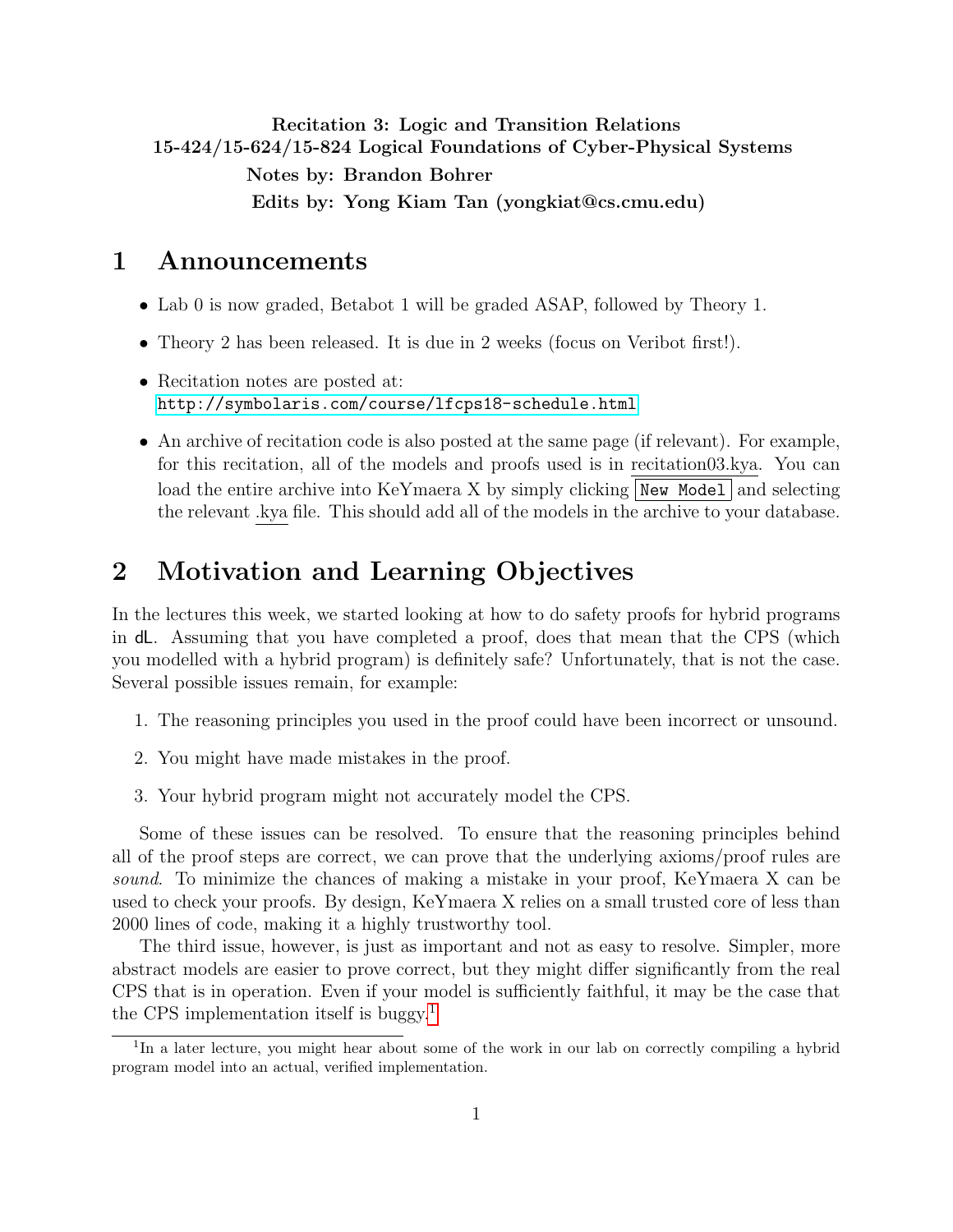We will not be able to answer this difficult issue all at once. In this recitation, we will focus at the top and try to identify some common modeling issues with hybrid programs that makes them poor abstractions of your CPS.

# 3 Empty Transition Relations

Let us start by recalling an exercise from the last recitation. The following formulas are:

- 1.  $\left[\{x'=1\,\&\,x\leq 5\}\right]x\leq 5$  valid.
- 2.  $\langle \{x' = 1 \& x \leq 5\} \rangle 0 = 0$  satisfiable.

From an initial state  $x_0 = \omega(x)$  where  $x_0 \leq 5$ , both formulas are clearly true. This should be intuitive, but can be seen, e.g., by considering the general solution to the differential equation:  $\varphi(t)(x) = x_0 + t$  which is defined on the maximum interval  $t \in [0, 5 - x_0]$ .

The issue is what happens when  $x_0 > 5$ ? In this case, no solution exists that satisfies  $\varphi \models \{x' = 1\} \land x \leq 5$ . We say that the program has no transitions from such an initial state, or using the semantics, there exists no  $\nu$  such that  $(\omega, \nu) \in [[x' = 1 \& x \le 5]]$ .<br>The box modelity formula is true in such initial states  $\mu$  because all of the zero trans

The box modality formula is true in such initial states  $\omega$ , because all of the zero transitions from  $\omega$  lead to a safe state. Conversely, the diamond modality formula is false in initial state  $\omega$  because it asks for *some* transition from  $\omega$  but there are no transitions at all, not even one!

The following exercise tests your understanding of this subtlety.

#### Exercise 1:

Let  $\alpha$  be an arbitrary hybrid program, P be an arbitrary formula. Write a program  $\beta$  that makes the following formula valid:  $[\alpha; \beta]P$ 

#### Answer: ?false

Notice that we now have a way of proving *any* hybrid program safe for *any* postcondition. We just need to add; ?*false* behind the program! This brings us to the modelling issue: your new and improved hybrid program almost certainly does not accurately model a CPS because it does not even have any transitions.

# 4 Common Modeling Bugs

Having an empty transition relation is but one way that hybrid program models can go wrong. In this section, we shall go through a few common issues.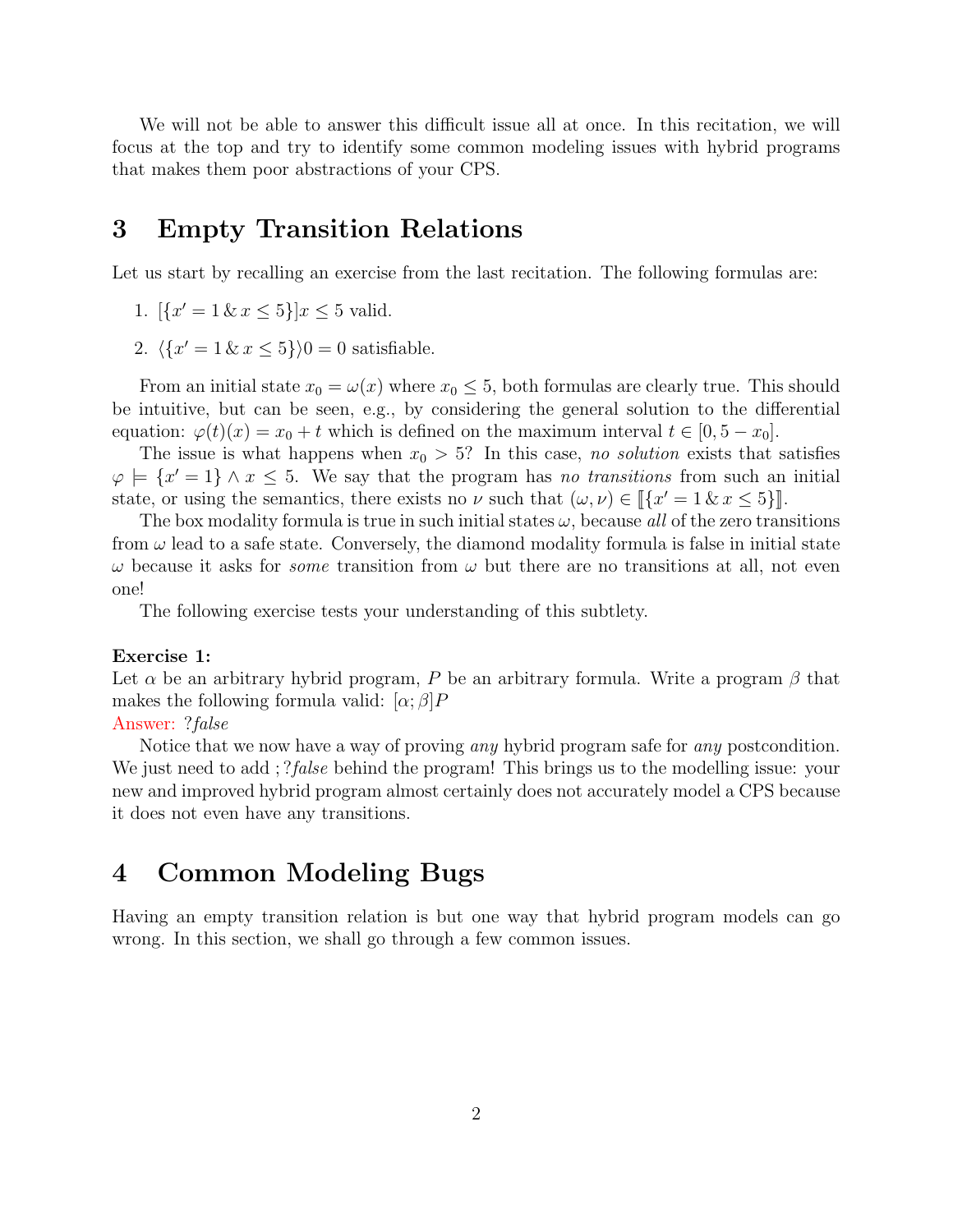## 4.1 Tests, Domain Constraints, and Hybrid Programs

Besides testing for false in hybrid programs, other kinds of test could also lead to bad models. For example, let us consider the following four hybrid programs:

$$
\alpha \equiv \{x' = v, v' = a \& v \ge 0\}
$$
  
\n
$$
\beta \equiv \{x' = v, v' = a \& v \ge 0\}; ?v = 0
$$
  
\n
$$
\gamma \equiv t := 0; \{x' = v, v' = a, t' = 1 \& t \le T\}
$$
  
\n
$$
\delta \equiv t := 0; \{x' = v, v' = a, t' = 1 \& t \le T\}; ?(t = T)
$$

#### Exercise 2:

Give an intuitive reading of what each of the programs mean. Think about when you might use these programs to model, e.g., a car braking and some of the issues that could arise. Answer:

 $\alpha$  runs the motion equations, as long as  $v \geq 0$ . Typically used to model braking to a stop when  $a < 0$ .

 $\beta$  runs the motion equations, as long as  $v \geq 0$  and additionally that we have really come stopped at the end.

 $\gamma$  runs the motion equations, with a clock t subject to the ODE evolving for at most T time.

 $\delta$  runs the motion equations, with a clock t. Ensures that the ODEs have run for exactly duration T.

The programs can be grouped into two:  $\alpha, \gamma$  retain the potential nondeterministic behavior of running the ODEs, while  $\beta$ ,  $\delta$  remove this nondeterminism by discarding all runs except the ones that satisfy the test at the end.

## Note: We developed the rest of this section, and 4.2 using KeYmaera X to highlight the model errors.

Let us start with the pair  $\alpha, \beta$ , what does it mean to prove a safety property  $\alpha | P$  versus  $\lbrack \beta \rbrack P?$ 

In particular, if  $P \equiv v = 0$ , then the latter formula is valid.

Note: The model and proof we did in class is in rec3beta1. We noted the use of equivalence axioms for sequencing and tests. In particular, we saw that the equivalence axiom for tests can be used in context (with tactic testb(1.1)). We then used the Goedel generalization rule (using the  $GV(1)$  tactic), which completely discarded the differential equation in  $\beta$ , which meant that we could complete the proof without ever looking at the differential equation.

This is usually a **major red flag** that you did not need part of your hybrid program at all to prove a property!

The issue, as mentioned earlier, is that instead of proving that the safety postcondition P at all times along the runs of the ODE, we have now only proved it when  $v = 0$ .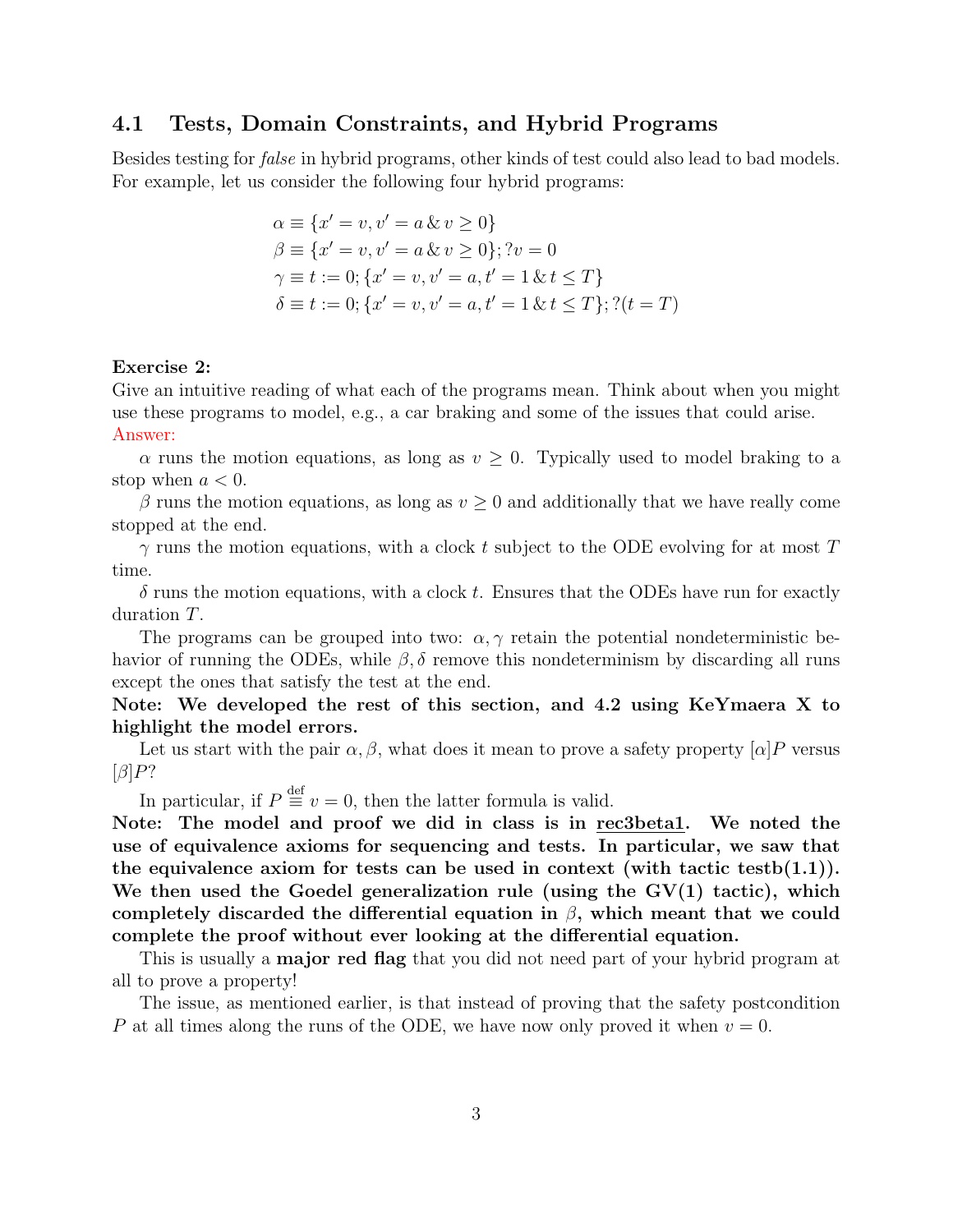That is not the only problem though. Suppose we "forgot" that we were supposed to be braking, then let us consider the formula:

$$
a = 1 \land v > 0 \to [\beta]x \neq 5
$$

#### Exercise 3:

Is this formula valid/satisfiable/unsatisfiable, and why?

Answer: The answer is again, yes, this formula is valid! In fact, we could have changed the postcondition to any arbitrary P and it would still be valid because there are no runs of  $\beta$ under the given assumptions (why?).

Note: The model and proof we did in class is in rec3beta2. Here, we simply noted that KeYmaera X completed the proof after solving the differential equation, but that the  $GV(1)$  trick would not work.

Contrast this with:

$$
a = 1 \land v > 0 \to [\alpha]x \neq 5
$$

This time, the formula is not valid because  $x \neq 5$  is required to hold at all times along the solution.

A very similar situation occurs with the time-triggered programs  $\gamma$ ,  $\delta$ . These programs explicitly include a differential equation for the time variable. In  $\gamma$ , we are still allowing nondeterminism in the choice of duration for running the differential equation.

Why might this be reasonable? Think about  $\gamma$  as part of a model for a periodic controller that wakes up, makes a control decision, then goes to sleep. We might know, a priori, that it must sleep for at most  $T$  time, but only very rarely in the real world do you know that it will sleep for *exactly* T time, which is what  $\delta$  requires.

Finally, because everyone should have submitted Assignment 1, let us review one of the questions.

#### Exercise 4:

Is this formula valid/satisfiable/unsatisfiable?

$$
\langle \{ z' = -c \& z > 0 \}; \{ z' = c \& z < 0 \} \rangle z = k
$$

Answer: It is unsatisfiable because the domain constraints  $z > 0, z < 0$  do not overlap.

In this case, the non-overlapping domain constraints was obvious, but this might not always be the case. We will hear much more about this next week when we talk about event-triggered control. The general lesson here is to be extremely careful about what your tests and domain constraints are doing because they can be very subtle.

Note: The following important point was raised in class. Our notion of "all runs" of a program, as expressed by the box modality, quantifies over all of the final states that can be reached by running a program. This is subtly different from the notion of "along all paths" of a program, which would not only quantify over final states, but also all of the intermediate states reached by the program.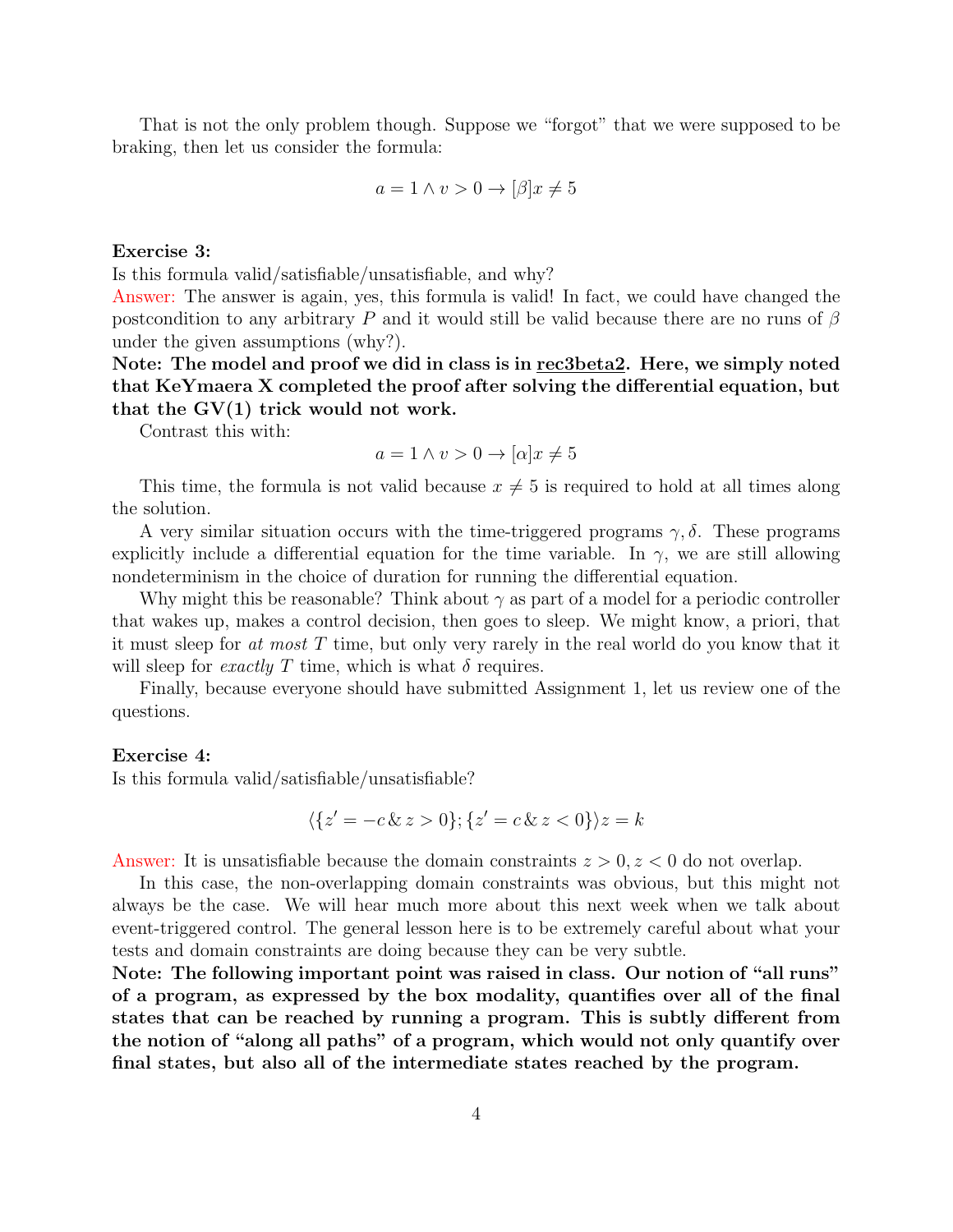For this course, we will only work with the box modality, since it can already encode a surprising amount of useful path-like properties.

There are more advanced  $logics<sup>2</sup>$  $logics<sup>2</sup>$  $logics<sup>2</sup>$  that do allow quantifications over "all paths" of a program, which you are encouraged to explore if you are interested.

## 4.2 Operator Precedence

Although operator precedence allow us to save on parentheses and braces when writing down formulas/programs of dL, they can sometimes cause you to accidentally prove a formula that you did not mean to prove!

An example from Lab 0 (I actually made the same mistake when I took the course!):

$$
\forall x \forall y \forall z \ x < y \land y < z \to x < z
$$

This formula proves fine with QE in KeYmaera X, but it does not express transitivity over the reals. That is because the operator precedence rules of dL dictate the following reading of the formula:

$$
((\forall x \forall y \forall z \ x < y) \land y < z) \to x < z
$$

This formula is also valid, but only because the left of the implication is vacuously false. Note: The model and proof we did in class is in rec3trans. Here, we did a manual proof using KeYmaera X as a quick primer for the sequent calculus rules that we will see later. We noted the structure of the formula can be seen by applying the  $\rightarrow$ R and ∧[L](#page-0-1) rules in KeYmaera X. Then we noted that we could have simply weakened away all of the other formulas, leaving only  $\forall x \forall y \forall z \ x \leq y$ .

If you ever run into issues with operator precedence, remember the cheatsheet from Assignment 1 or look it up in the textbook.

## 4.3 Overly Conservative Controllers

Another way we can fail to accurately model a CPS is to design a controller that is far too conservative. For example, if we have a car that never accelerates from rest will certainly never crash, but it would also not be very useful.

For Lab 1 (and most of the early labs), this will indeed be the case with your controllers because the only way you can choose acceleration is to set it to some fixed initial value with a discrete assignment  $a := e$ . As we have argued earlier for time-triggered programs, however, it is unlikely that the acceleration can be set to exactly the value of e. We will see how to work around this later in the course.

On the other hand, conservative controllers could be easier to prove correct. Indeed, it is often easier to start with a simpler, more conservative controller before making it progressively more complicated.

<span id="page-4-0"></span><sup>2</sup>For example, look up Differential Temporal Dynamic Logic.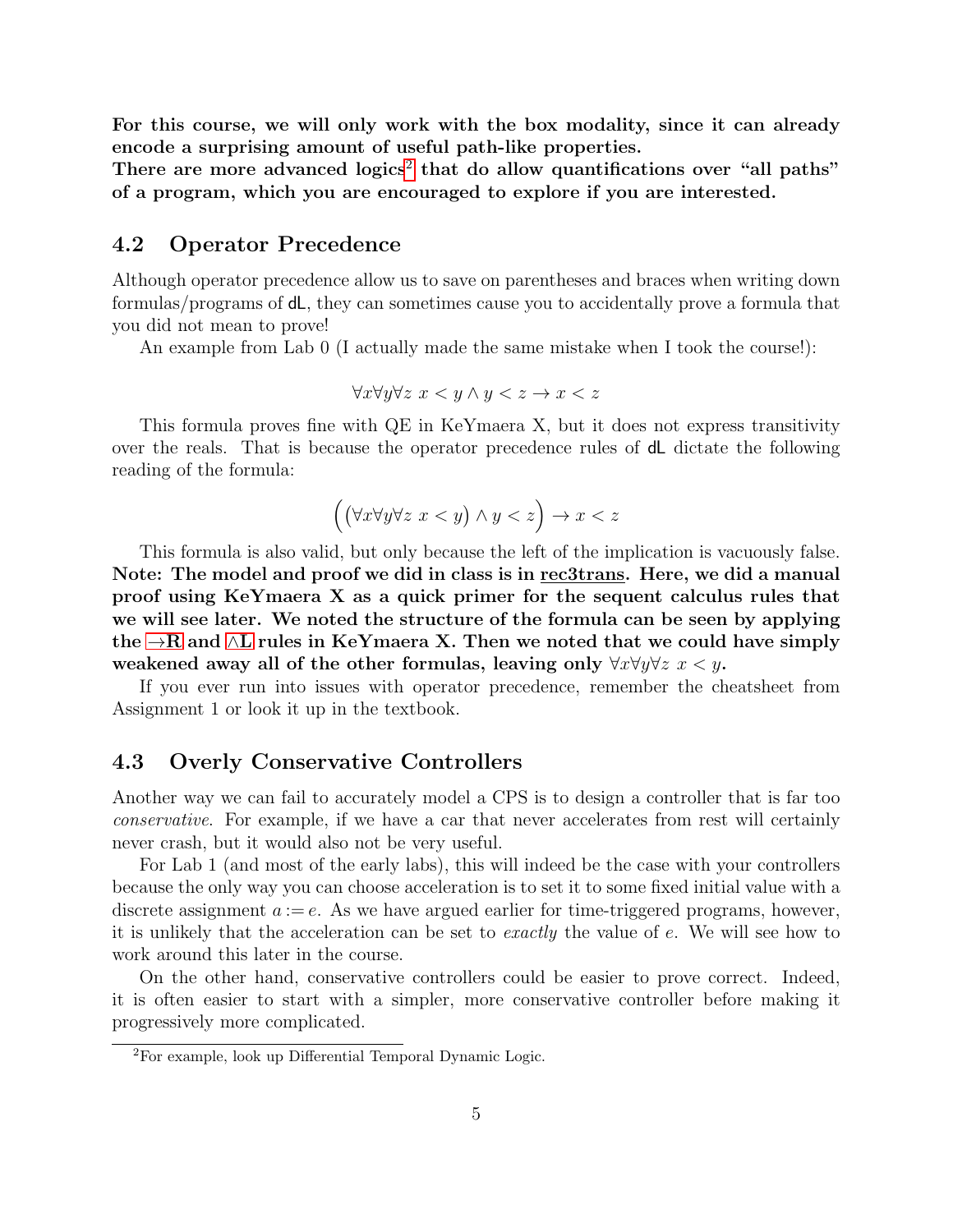### 4.4 Division by Zero

Another tricky issue is the use of division in models. Recall that the term syntax of **d**L does not actually allow you to write down divisions. In practice, divisions turn out to be useful for writing down models, and so KeYmaera X does allow you to write them down.

The key rule here is to **ensure that you never divide by zero**. This includes symbolic terms, so for example if you write  $\frac{x}{y}$ , you must ensure that y can never take value 0 in the context where the fraction appears.

## 5 Soundness

In previous recitations, we have defined the syntax and semantics of dL. The *axiomatics* of dL are what we use to reason about hybrid programs.

The axioms we encounter will look just like formulas of dL, except they could contain schematic variables, for example in the choice axiom,  $\alpha, \beta, P$  are schematic:

```
([∪]) [\alpha \cup \beta]P \leftrightarrow [\alpha]P \wedge [\beta]P
```
We say that an axiom is *sound* iff all of its instances (i.e., with the schematic variables replaced with concrete terms/formulas/programs) are valid.

Some typical shapes of axioms that we will encounter in this course are:

- (Equivalence)  $P \leftrightarrow Q$
- (Implication)  $P \leftarrow Q$
- (Equality)  $f = g$
- Any of the above, with side conditions restricting when the axiom can be applied.

Informally then, the way we prove a formula  $P$  is to use a chain of these axioms:

$$
P \leftrightarrow P_1 \leftarrow P_2 \leftrightarrow \cdots \leftarrow P_n \leftrightarrow Q
$$

The  $P_i$ 's are (usually) successfully simpler formulas, until  $Q$  is a sufficiently simple formula that we can trivially tell whether it is true or false. In this course, and in KeYmaera X, such a "sufficiently simple" formula will typically be a formula of  $FOL_{\mathbb{R}}$ , whose validity is decidable. If Q is a valid formula, then the chain of implications and equivalences above (along with the soundness of axioms) yields the validity of P.

#### Exercise 5:

Why was that last sentence "If  $Q$  is ... validity of  $P$ " okay?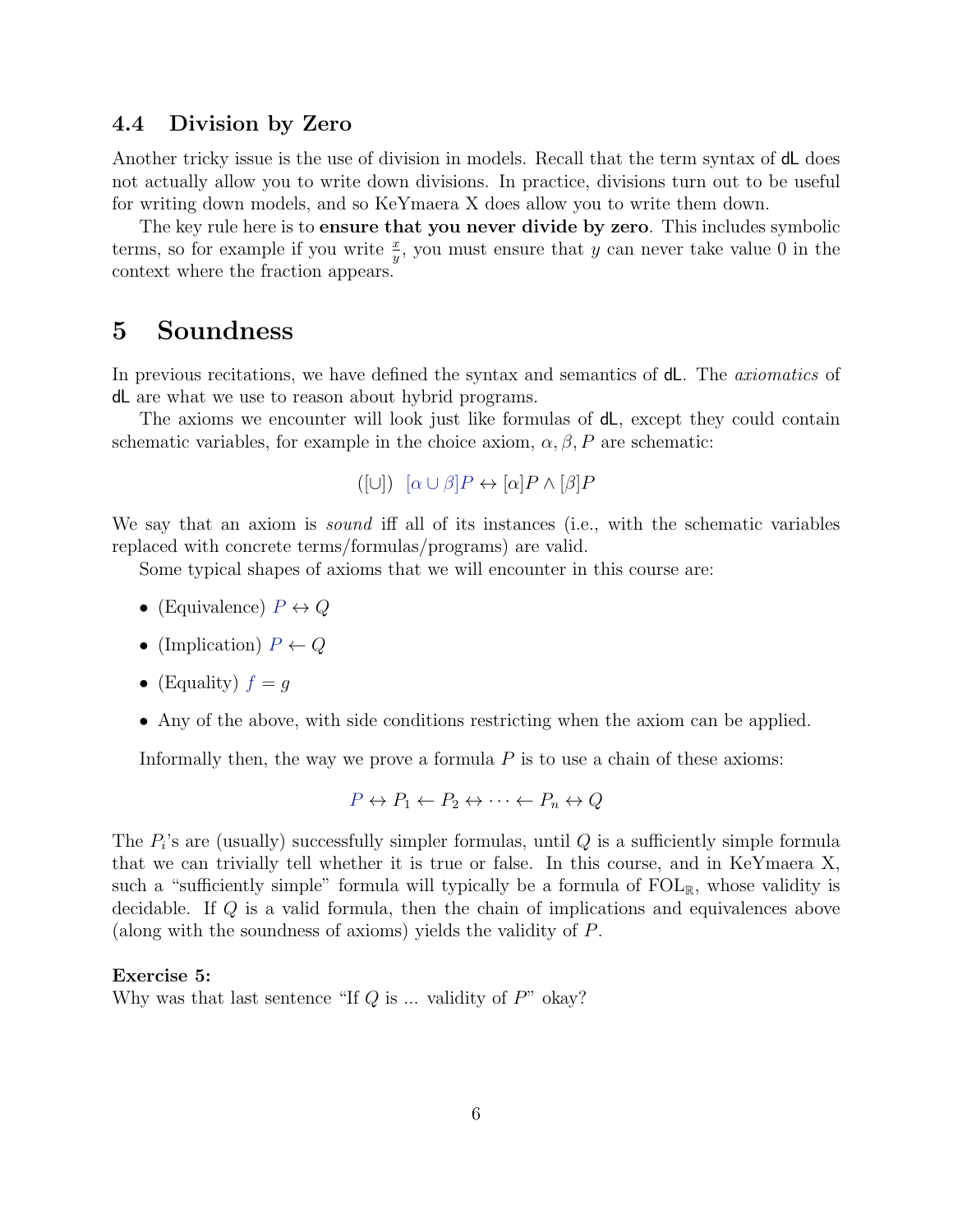## 5.1 Proving Axioms Sound Semantically

Let us step through an example of how an axiom can be proved sound using the semantics.

Consider the  $[\cup]$  axiom. The axiom is of the form  $\phi_1 \leftrightarrow \phi_2$ , which says that  $\phi_1$  is true in a given state  $\omega$  if and only if  $\phi_2$  is also true in that state. Formally, we need to show:  $\omega \in [\![\phi_1]\!]$  iff  $\omega \in [\![\phi_2]\!]$  for an arbitrary state  $\omega$ .

At first glance, this is slightly onerous since we have to show both directions of the implication:

if 
$$
\omega \in [\![\phi_1]\!]
$$
 then  $\omega \in [\![\phi_2]\!]$   
if  $\omega \in [\![\phi_2]\!]$  then  $\omega \in [\![\phi_1]\!]$ 

Fortunately, for most of the equivalence axioms that you will encounter in this course, the proofs are relatively straightforward and can be done with a sequence of iff ( $\iff$ ) steps.

You will get lots of practice with proving axioms in the assignment, but let us walk through a proof of the [\[](#page-0-1)∪] axiom.

Let  $\omega$  be an arbitrary state, then:

$$
\omega \in [[\alpha \cup \beta]P] \iff \nu \in [P] \text{ for all } (\omega, \nu) \in [\alpha \cup \beta]
$$
  
\n
$$
\iff \nu \in [P] \text{ for all } (\omega, \nu) \in [\alpha] \cup [\beta]
$$
  
\n
$$
\iff \nu \in [P] \text{ for all } ((\omega, \nu) \in [\alpha] \text{ or } (\omega, \nu) \in [\beta])
$$
  
\n
$$
\iff \nu \in [P] \text{ for all } (\omega, \nu) \in [\alpha]
$$
  
\nand 
$$
\nu \in [P] \text{ for all } (\omega, \nu) \in [\beta]
$$
  
\n
$$
\iff \omega \in [[\alpha]P] \text{ and } \omega \in [[\beta]P]
$$
  
\n
$$
\iff \omega \in [[\alpha]P \wedge [\beta]P]
$$

Notice that the proof using the semantics was fairly long and tedious. The nice thing about axioms is that they only need to be proved once and for all for any applicable instances. From now on, we are justified in using the [[∪](#page-0-1)] axiom in syntactic proofs freely without drilling all the way into the semantics.

We can even use this to justify further *derived axioms*. For example, here is a triple choice axiom:

<span id="page-6-0"></span>
$$
([\cup^3]) \quad [(\alpha \cup \beta) \cup (\gamma \cup \delta)]P \leftrightarrow [\alpha]P \wedge [\beta]P \wedge [\gamma]P \wedge [\delta]P
$$

Instead of expanding the semantics (which would give us the correct answer), we can justify this by applying the axiom [\[](#page-0-1)∪] 3 times:

$$
[(\alpha \cup \beta) \cup (\gamma \cup \delta)]P \leftrightarrow [\alpha \cup \beta]P \wedge [\gamma \cup \delta]P
$$

$$
[\alpha \cup \beta]P \wedge [\gamma \cup \delta]P \leftrightarrow ([\alpha]P \wedge [\beta]P) \wedge [\gamma \cup \delta]P
$$

$$
([\alpha]P \wedge [\beta]P) \wedge [\gamma \cup \delta]P \leftrightarrow ([\alpha]P \wedge [\beta]P) \wedge ([\gamma]P \wedge [\delta]P)
$$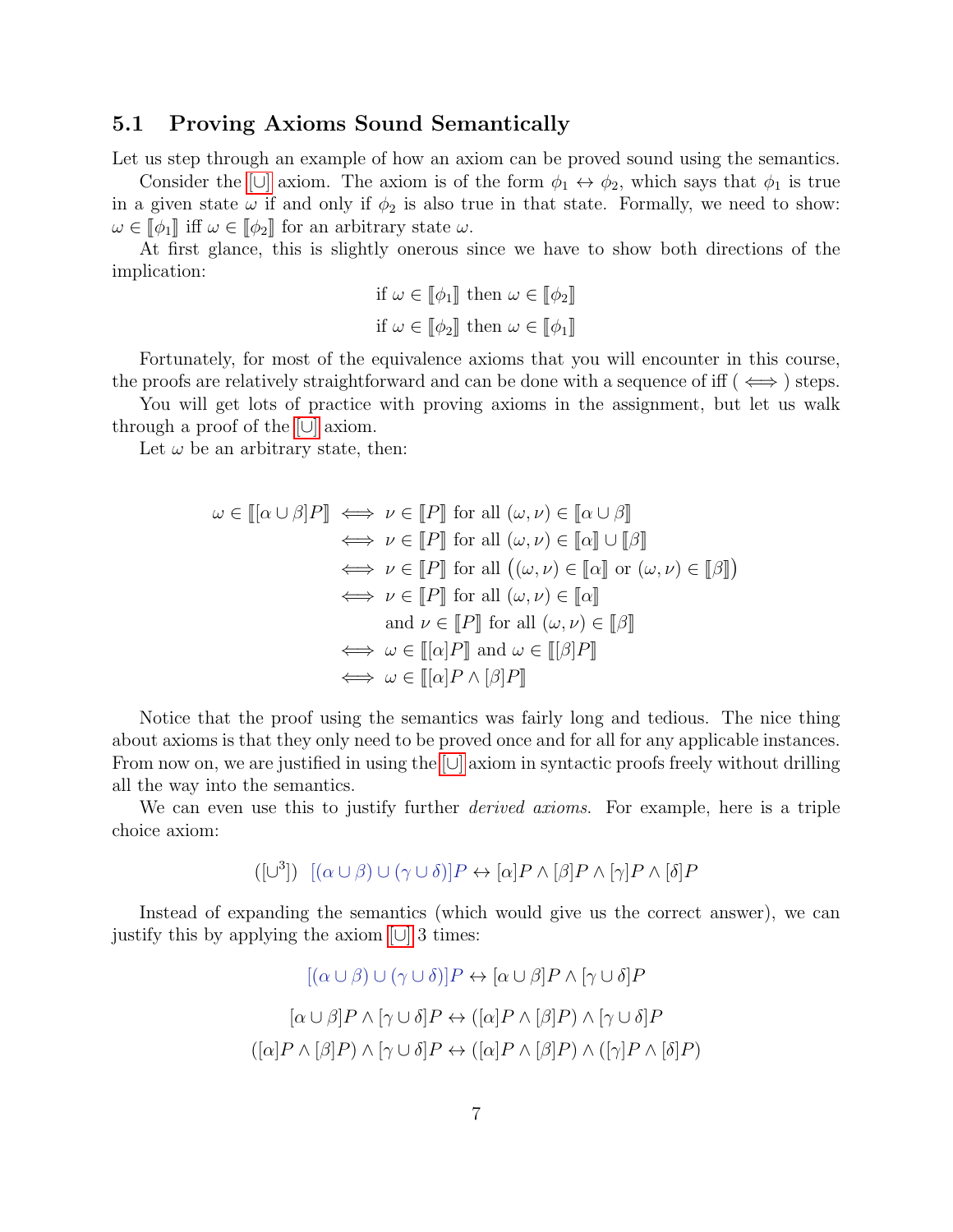Note: We skipped the next exercise in recitation, but it illustrates why we really want the sequent calculus for **dL** to help us with manipulating propositional connectives.

Exercise 6:

What is wrong with the above proof?

Answer: Technically, we also need to make use of the fact that ∧ is associative! Notice also, that such a proof from the axioms does not really have a proper structure, and can get much messier once we work with multiple axioms. Next, we will see a way of structuring dL proofs using the sequent calculus.

## 5.2 Sequent Calculus

The sequent calculus for dL gives a structured way of writing down proofs. Indeed, this is the way proofs are managed and displayed in KeYmaera X. It should also be the way that you write down fully formal proofs on paper.

A sequent has the form (where  $\Gamma, \Delta$  are lists of formulas):

$$
\Gamma \vdash \Delta
$$

The sequent above should be understood as the formula:  $\bigwedge_{P \in \Gamma} P \to \bigvee_{Q \in \Gamma} Q$ , i.e., the sequent is valid iff the corresponding formula is valid.

In class, we developed a basic sequent calculus that we will use for dL. Most of the propositional proof rules are fairly straightforward, for example:

$$
(\wedge R) \quad \frac{\Gamma \vdash P, \Delta \qquad \Gamma \vdash Q, \Delta}{\Gamma \vdash P \wedge Q, \Delta}
$$

Let us explore the more subtle rules for quantification:

$$
(\forall R) \ \frac{\Gamma \vdash P(y), \Delta}{\Gamma \vdash \forall x \, P(x), \Delta} \ \ (y \notin \Gamma, \Delta, \forall x \, P(x))
$$

To prove that  $P(x)$  is true for all x, we introduce a new, fresh variable y, and prove  $P(y)$ . The side condition is important here: let us see what can go wrong if we left out the freshness condition Γ:

$$
\mathbb{R} \frac{x}{x=0 \mid x=0}
$$
  

$$
\forall R x=0 \mid \forall x (x=0)
$$

The conclusion of this derivation is not valid, but the broken ∀[R](#page-0-1) allowed us to prove it!

#### Exercise 7:

Come up with a way to derive an conclusion that is not valid if we forgot to include  $\forall x P(x)$ in the freshness condition.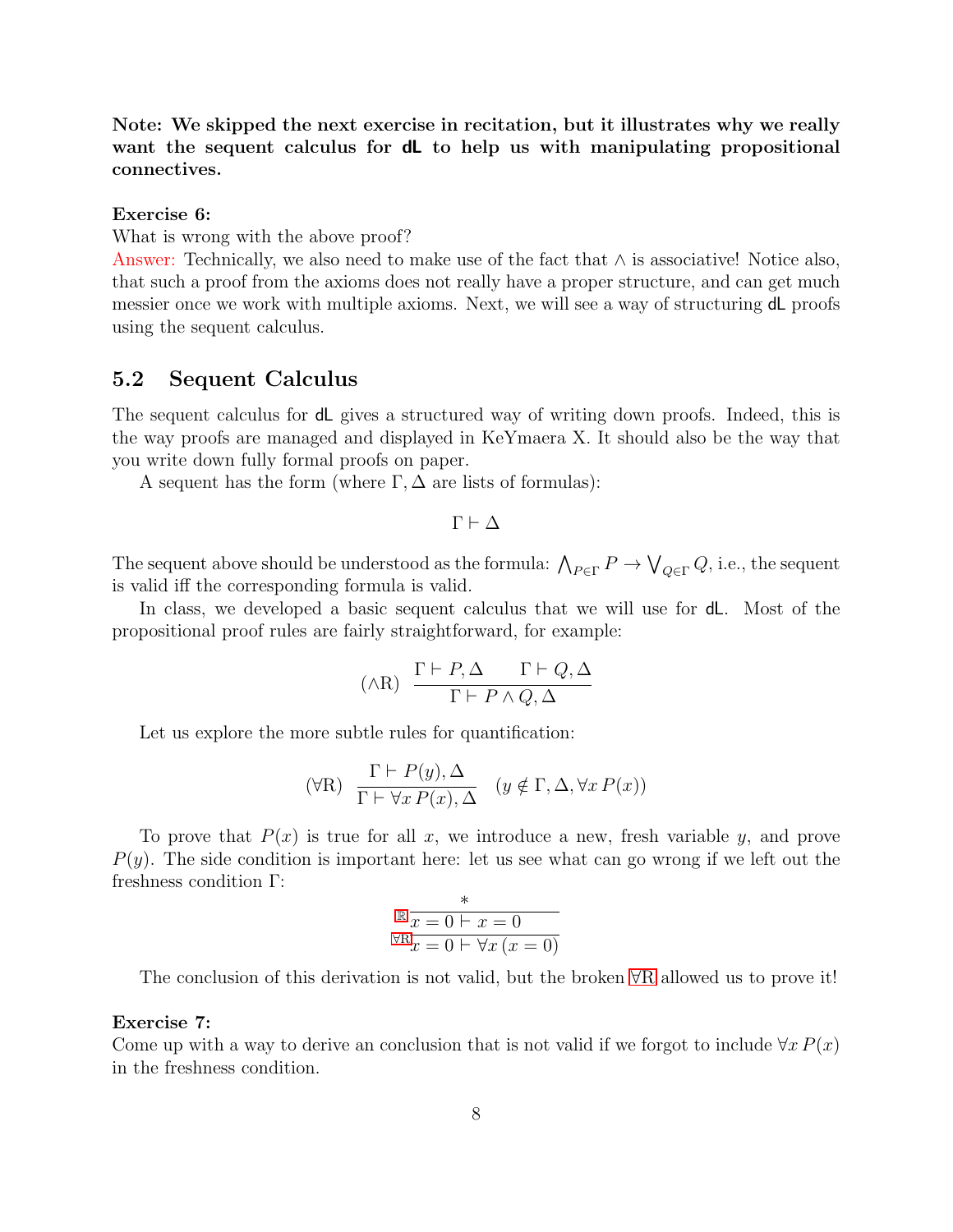Answer:

$$
\begin{array}{c}\n\ast \\
\mathbb{R} \quad \xrightarrow{+} y * y \geq 0 \\
\forall \mathbf{R} \vdash \forall x \, (x * y \geq 0)\n\end{array}
$$

In contrast, the left rule for universal quantification does not have any restriction

$$
(\forall L) \frac{\Gamma, P(e) \vdash \Delta}{\Gamma, \forall x P(x) \vdash \Delta} \quad (\text{arbitrary term } e)
$$

The ∀[L](#page-0-1) rule does not need a side condition. In fact, the whole point of being to instantiate the for all quantifier with an arbitrary term  $e$  is so that you can gain some assumptions about the variables that are already in the context  $\Gamma, \Delta$ .

Now that we have seen the rules for universal quantification, here is a quick trick (at least, classically) for understanding the corresponding rules for existential quantifiers.

Suppose we have the equivalence axiom:

<span id="page-8-0"></span>
$$
(\exists_{\leftrightarrow}) \exists x P \leftrightarrow \neg \forall x \neg P
$$

Then, recalling the contextual equivalence and negation rules from lecture, it is easy to derive the rules for existential quantifiers:

$$
(\exists L) \ \frac{\Gamma, P(y) \vdash \Delta}{\Gamma, \exists x \, P(x) \vdash \Delta} \ \ (y \notin \Gamma, \Delta, \exists x \, P(x)) \qquad (\exists R) \ \frac{\Gamma \vdash P(e), \Delta}{\Gamma \vdash \exists x \, P(x), \Delta} \ \ (\text{arbitrary term } e)
$$

 $F$ , P( $\lambda$ )  $\lambda$ 

Derivation for ∃[L:](#page-0-1)

$$
\frac{\Gamma, P(y) \vdash \Delta}{\forall R \frac{\Gamma \vdash \neg P(y), \Delta}{\Gamma \vdash \forall x \neg P(x), \Delta}}{\Gamma \vdash \forall x \neg P(x), \Delta}
$$
\n
$$
\frac{\neg L \overline{\Gamma, \neg \forall x \neg P(x) \vdash \Delta}}{\Gamma, \exists x \, P(x) \vdash \Delta}
$$

Notice that the  $\forall R$  $\forall R$  step required a freshness assumption on y. Fortunately, the side condition for  $\exists L$  $\exists L$  precisely says that y satisfies these freshness assumptions.

Note: In class, we were rather hand-wavy about the free variables of an expression. In particular, we said that the free variables of  $\forall x \neg P(x)$  were the same as the free variables of  $\exists x P(x)$ , and so we were justified in writing down the side condition for ∃[L](#page-0-1) as they appear above.

Informally, the free variables of a formula are just the variables whose value can affect the truth value of that formula. Syntactically, these are just the variables that are not bound by a quantifier (or modality, although that is a little bit more delicate). For a formal treatment of free and bound variables, look up Chapter 5.6.5 and 5.6.6 in the textbook.

Note: The next exercise was skipped in recitation, you are encouraged to try it yourselves.